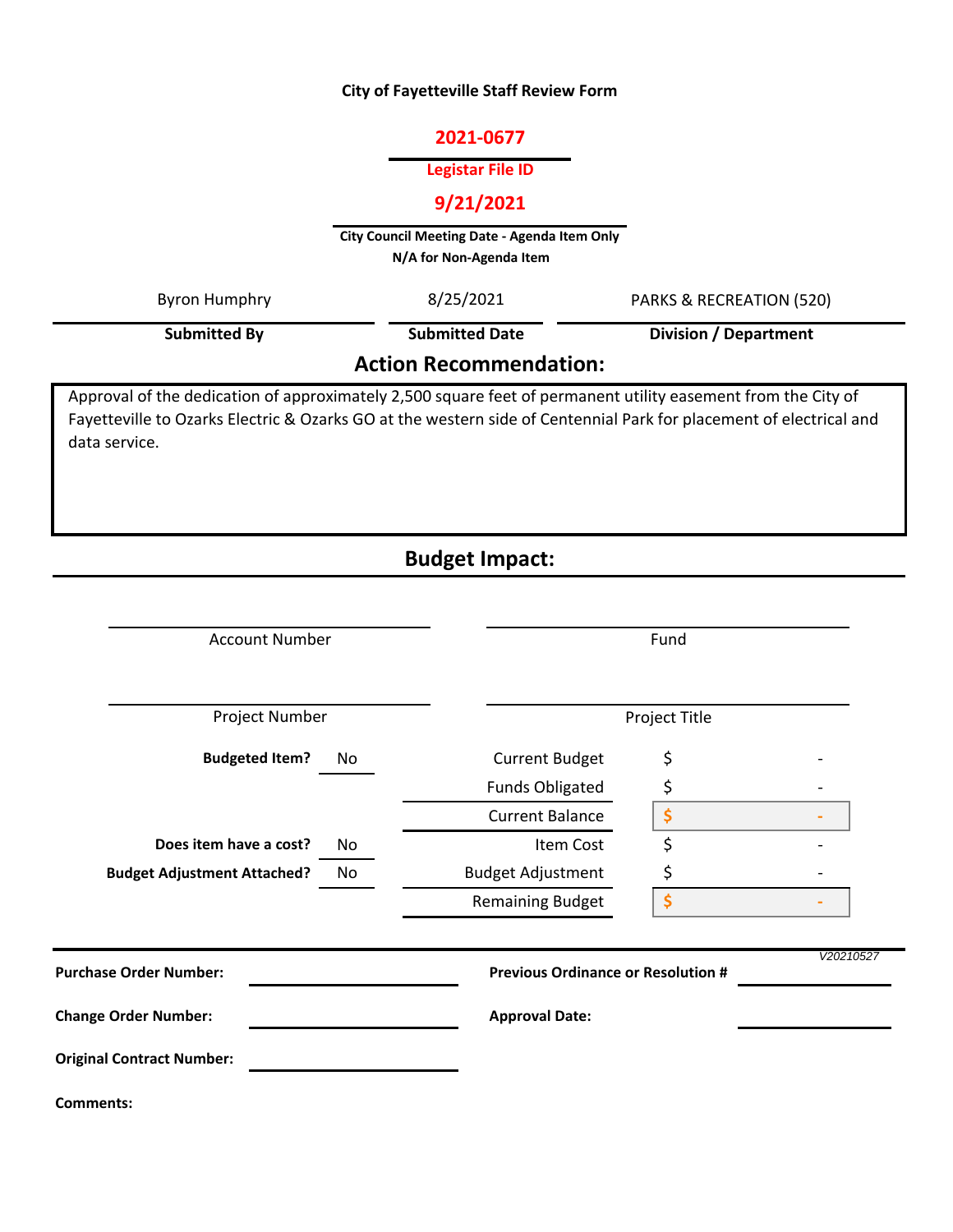

### **MEETING OF SEPTEMBER 21, 2021**

| <b>SUBJECT:</b> | Dedication of Permanent Utility Easement for Ozark Electric & Ozarks GO             |
|-----------------|-------------------------------------------------------------------------------------|
| DATE:           | August 25, 2021                                                                     |
| <b>FROM:</b>    | Byron Humphry, Park Maintenance Superintendent                                      |
| THRU:           | Chris Brown, Public Works Director<br>Terry Gulley, Assistant Public Works Director |
| TO:             | Mayor and City Council                                                              |

### **RECOMMENDATION:**

Staff recommends approval of the dedication of approximately 2,500 square feet of permanent utility easement from the City of Fayetteville to Ozarks Electric & Ozarks GO at the western side of Centennial Park for placement of electrical and data service.

#### **BACKGROUND:**

In connection with the development of Centennial Park, Ozarks Electric & Ozarks GO has agreed to install a data pedestal to supply data and internet connectivity for special events, including the Cyclocross World Cup in October 2021 and the Cyclocross World Championship in January 2022. Therefore, Ozarks Electric & Ozarks GO are requesting a permanent utility easement from the west side of Centennial Park to the data pedestal to be located near the start/finish line of the course.

#### **DISCUSSION:**

Ozarks Electric & Ozarks GO would like to start work on these improvements as soon as possible to accommodate the cyclocross events.

#### **BUDGET/STAFF IMPACT:**

No impact.

## **Attachments:**

Permanent Easement and accompanying Exhibit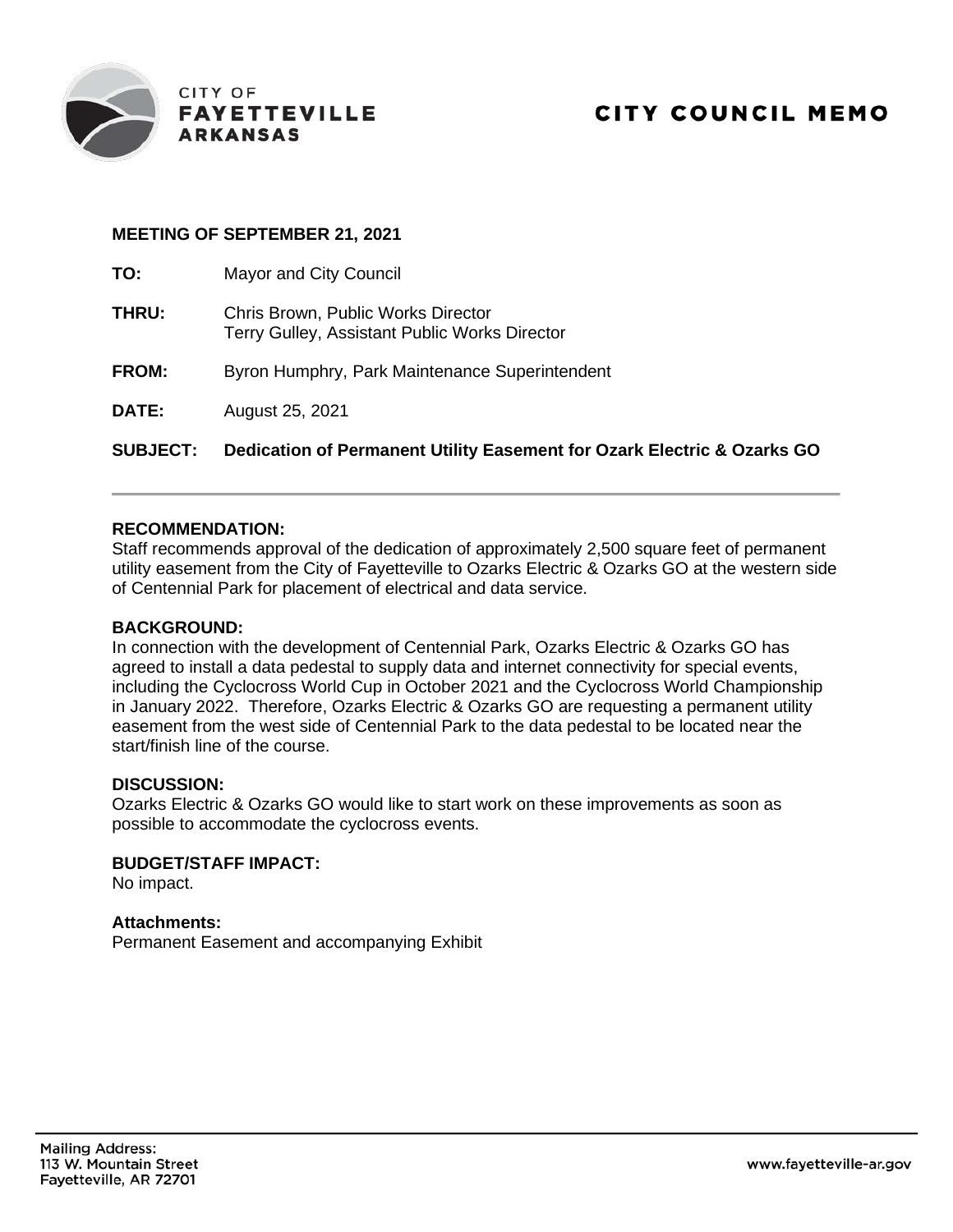# **GENERAL UNDERGROUND UTILITY EASEMENT**

#### BE IT KNOWN BY THESE PRESENTS:

THAT the **City of Fayetteville, Arkansas, a municipal corporation**, hereinafter called GRANTOR, for and in consideration of the sum of One Dollar (\$1.00) and other good and valuable consideration, the receipt of which is hereby acknowledged, does hereby GRANT, SELL and CONVEY **Ozarks Electric Cooperative Corporation, an Arkansas Cooperative, and OzarksGo, LLC, an Arkansas Limited Liability Company,** hereinafter called GRANTEES, and unto Grantees' successors and assigns, a permanent easement for the purpose of burying, constructing, maintaining, operating, protecting, repairing, relocating, upgrading, replacing and removing, electrical power, telephone, fiber optic cable(s) and television communication line or lines, and appurtenances thereto, under the following described land situated in the County of Washington, State of Arkansas, to-wit:

#### PROPERTY DESCRIPTION: (Special Warranty Deed: 2018-008775-1st Description)

A part of the NW 1/4, a part of the NE1/4 of the SW 1/4, all of the SE 1/4 of the SW 1/4 and a pail of the SW 1/4 of the SE 1/4, all in Section 18, Township 16 North, Range 30 West, and being a part of the NW 1/4 of the NE 1/4 in Section 19, Township 16 North, Range 30 West, in Washington County, Arkansas, and being described as follows; Beginning at the SE Comer of the SE 1/4 of the NW 1/4 of said Section 18, said point being the POINT OF BEGINNING, thence South 02 degrees 46 minutes 52 seconds West 1,321.02 feet, thence South 86 degrees 56 minutes 47 seconds East 876.47 feet, thence South 17 degrees 15 minutes 41 seconds East 351.25 feet, thence South 00 degrees 04 minutes 42 seconds East 744.83 feet, thence South 00 degrees 37 minutes 34 seconds West 241.10 feet, thence South 03 degrees 55 minutes 06 seconds West 88.87 feet, thence South 82 degrees 12 minutes 35 seconds West 176.00 feet, thence South 72 degrees 23 minutes 42 seconds West 128.62 feet, thence South 62 degrees 07 minutes 59 seconds West 77.45 feet; thence North 02 degrees 43 minutes 46 seconds East 203.62 feet, thence North 87 degrees 24 minutes 50 seconds West 681.74 feet, thence North 87 degrees 11 minutes 22 seconds West 1,257.55 feet, thence North 87 degrees 17 minutes 08 seconds West 65.41 feet, thence North 02 degrees 43 minutes 42 seconds East 1,342.93 feet, thence South 87 degrees 37 minutes 08 seconds East 37.26 feet, thence North 02 degrees 26 minutes 56 seconds East 1,322.47 feet, thence North 87 degrees 56 minutes 51 seconds West 328.51 feet, thence North 02 degrees 03 minutes 09 seconds East 902.75 feet, thence North 36 degrees 46 minutes 06 seconds East 416.81 feet, thence North 51 degrees 14 minutes 45 seconds West 19.39 feet, thence North 23 degrees 36 minutes 22 seconds East 313.74 feet, thence North 66 degrees 23 minutes 38 seconds West 80.09 feet, thence along a curve to the right 64.16 feet, said curve having a radius of 40.00 feet and a chord bearing and distance of North 20 degrees 26 minutes 45 seconds West 57.50 feet, thence along a curve to the right 116.37 feet, said curve having a radius of 475.00 feet and a chord bearing and distance of North 32 degrees 31 minutes 14 seconds East 116.08 feet, thence South 66 degrees 23 minutes 38 seconds East 124.55 feet, thence along a curve to the right 1,347.16 feet, said curve having a radius of 1,275.00 feet and a chord bearing and distance of South 36 degrees 07 minutes 29 seconds East 1,285.36 feet, thence North 84 degrees 08 minutes 41 seconds East 430.06 feet, thence South 02 degrees 57 minutes 19 seconds West 772.96 feet, to the POINT OF BEGINNING, containing 155.93 acres, more or less; subject to easements and rights of way of record

#### PERMANENT EASEMENT DESCRIPTION:

A part of the Northeast Quarter (NE 1/4) of the Southwest Quarter (SW 1/4), of the Fractional Section Eighteen (18), Township Sixteen (16) North, Range Thirty (30) West, Fifth (5th) Principle Meridian, Washington County, Arkansas, being more particularly described as a centerline of a ten (10) foot strip, 5 feet each side of the line whose sidelines are lengthened or shortened at the termini of said line: Commencing at a found iron pin representing the Southwest corner of the Southeast Quarter (SE 1/4) of the Northwest Quarter (NW 1/4); thence South 88°03'32" East 30.16 feet to a found iron pin; thence South 02°23'36" West 741.22 feet to a Power Pole OCEE #002305 and the Point of Beginning; thence North 51°25'39" East 249.43 feet to the easterly terminus of said 10 foot strip, containing 2,494 square feet , more or less.

Together with the rights, easements, and privileges in or to said lands which may be required for the full enjoyment of the rights herein granted.

TO HAVE AND TO HOLD unto said Grantees, their successors and assigns, until the use of said permanent easement is relinquished, abandoned or vacated and so long as such underground line or lines, electrical power, telephone and/or television lines or cables, and/or appurtenances thereto shall be maintained, together with free ingress to and egress from the real estate first herein above described for the uses and purposes herein above set forth.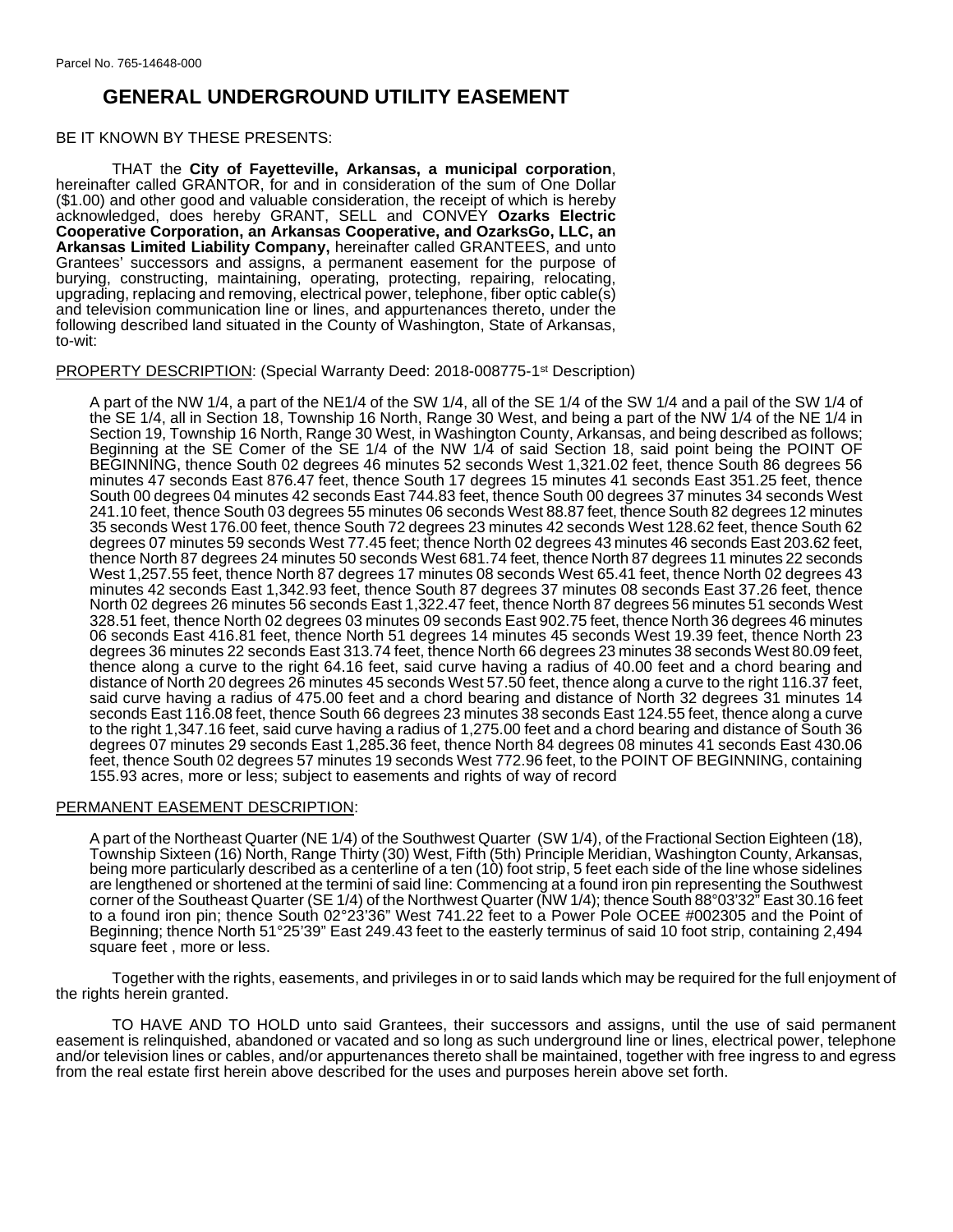Centennial Park Gen Ut Ease Page 2

The said Grantor is to fully use and enjoy the said premises except for the purposes hereinbefore granted to the said Grantees, which hereby agree to bury all lines and/or cables to a sufficient depth so as not to interfere with cultivation of soil.

The Grantor agrees not to erect any buildings or structures in said permanent easement. This easement cannot be used for above-ground micro-wireless facilities, small wireless facilities (including associated poles or support structures), or any other similar wireless communications facilities.

The Grantees shall have the right to construct or place additional underground lines, electric power lines, telephone and/or television lines or cables within the above described easement at any time in the future and agrees to pay any damages as a result of such future construction as set out in this easement.

The consideration first above recited as being paid to Grantor by Grantees is in full satisfaction of every right hereby granted. All covenants and agreements herein contained shall extend to and be binding upon the respective heirs, legal representatives, successors and assigns of the parties hereto.

It is hereby understood and agreed that the party securing this document on behalf of the Grantees is without authority to make any covenant or agreement not herein expressed.

WITNESS the execution hereof on this the day of  $(2021)$ .

**City of Fayetteville, Arkansas, A municipal corporation**

[Seal]

By:

ATTEST: Lioneld Jordan, Mayor

Kara Paxton, City Clerk Treasurer

**ACKNOWLEDGMENT**

) ss.

STATE OF ARKANSAS

COUNTY OF WASHINGTON )

BE IT REMEMBERED, that on this date, before the undersigned, a duly commissioned and acting Notary Public within and for said County and State, personally appeared **Lioneld Jordan** and **Kara Paxton**, to me well known as the persons who executed the foregoing document, and who stated and acknowledged that they are the **Mayor** and **City Clerk Treasurer** of the **City of Fayetteville, Arkansas, a municipal corporation**, and are duly authorized in their respective capacities to execute the foregoing instrument for and in the name and behalf of said municipal corporation, and further stated and acknowledged that they had so signed, executed and delivered said instrument for the consideration, uses and purposes therein mentioned and set forth.

WITNESS my hand and seal on this \_\_\_\_\_\_\_\_\_ day of \_\_\_\_\_\_\_\_\_\_\_\_\_\_\_\_\_\_\_\_, 2021.

MY COMMISSION EXPIRES:

Notary Public